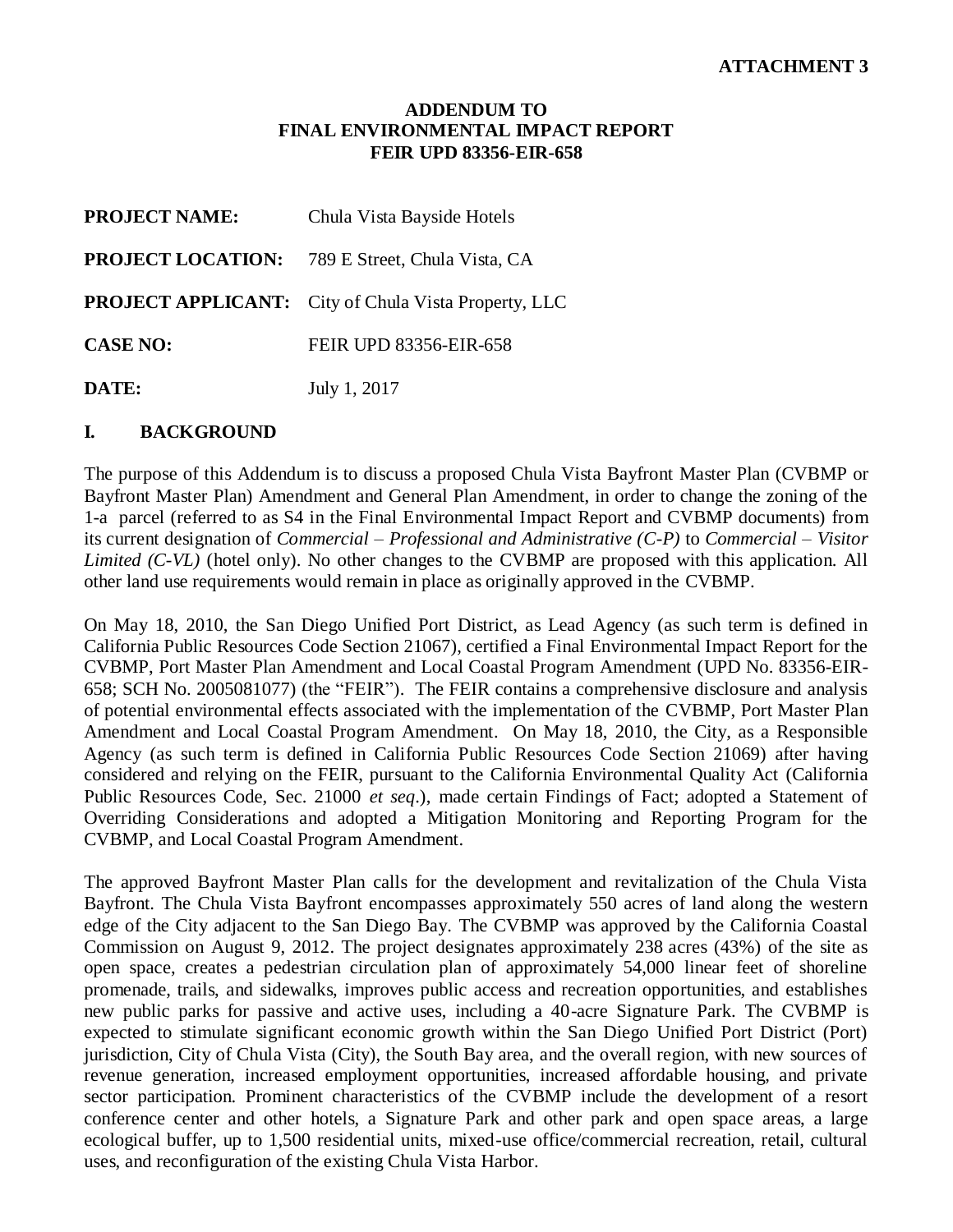#### Addendum to Final FEIR UPD 83356-EIR-658

The proposed project, which is the subject of this Addendum, does not result in any new significant impacts beyond those previously identified in FEIR UPD 83356-EIR-658, nor an increase in severity of any previously identified impacts. The environmental analysis presented in FEIR UPD 83356-EIR-658 addresses all potential impacts at the programmatic level associated with the development of the project site. Because the Project, which is located within the Bayfront Master Plan area, would not result in any new potentially significant impacts at the programmatic level, nor increase the severity of any impacts identified in the FEIR, the project is considered to be adequately covered under FEIR UPD 83356-EIR-658. No further environmental analysis is warranted.

# **II. PROPOSED PROJECT**

The property that is the subject of the proposed amendment is located at 789 E Street, north of E Street, west of Interstate 5 and east of the SDG&E Right of Way (Site). The Site consists of two lots with an approximate area of 4.81 acres and is located in the CVBMP Sweetwater District. The Site currently has a General Plan land use designation of *Professional & Office* and a Local Coastal Program land use designation/zoning of *Commercial - Professional and Administrative (CP)*. The proposed amendment (the "Project") would change the GP and Bayfront Master Plan designation (zoning) to *Commercial - Visitor Limited* (the "Amendment"). The Amendment, however, would be unique and customized to this Site in that it would only allow hotels along with the typical uses that are ancillary to hotels such as limited retail and restaurant. All other land use regulations for the Site such as height, setbacks, parking, and floor area ratio, would remain unchanged. The Project does not involve approvals of any building or site design drawings. Actual building and site plan approvals would be subject to separate future application/approval and Project specific environmental review pursuant to the California Environmental Quality Act (CEQA).

The State CEQA Guidelines (§15162) establish the conditions under which a subsequent EIR shall be prepared.

- A. When an EIR has been prepared for a project, no subsequent EIR shall be prepared for that project unless the lead agency determines, on the basis of substantial evidence in light of the whole record, one or more of the following:
	- 1. Substantial changes are proposed in the project which will require major revisions of the EIR due to the involvement of new significant environmental effects or a substantial increase in the severity of previously identified significant effects;
	- 2. Substantial changes occur with respect to the circumstances under which the project is undertaken which will require major revisions to the EIR due to the involvement of new significant environmental effects or a substantial increase in the severity of previously identified significant effects; or,
	- 3. New information of substantial importance, which was not known and could not have been known with the exercise of reasonable diligence at the time the EIR was prepared.
- B. If changes to a project or its circumstances occur or new information becomes available after preparation of an EIR, the lead agency shall prepare a subsequent EIR if required under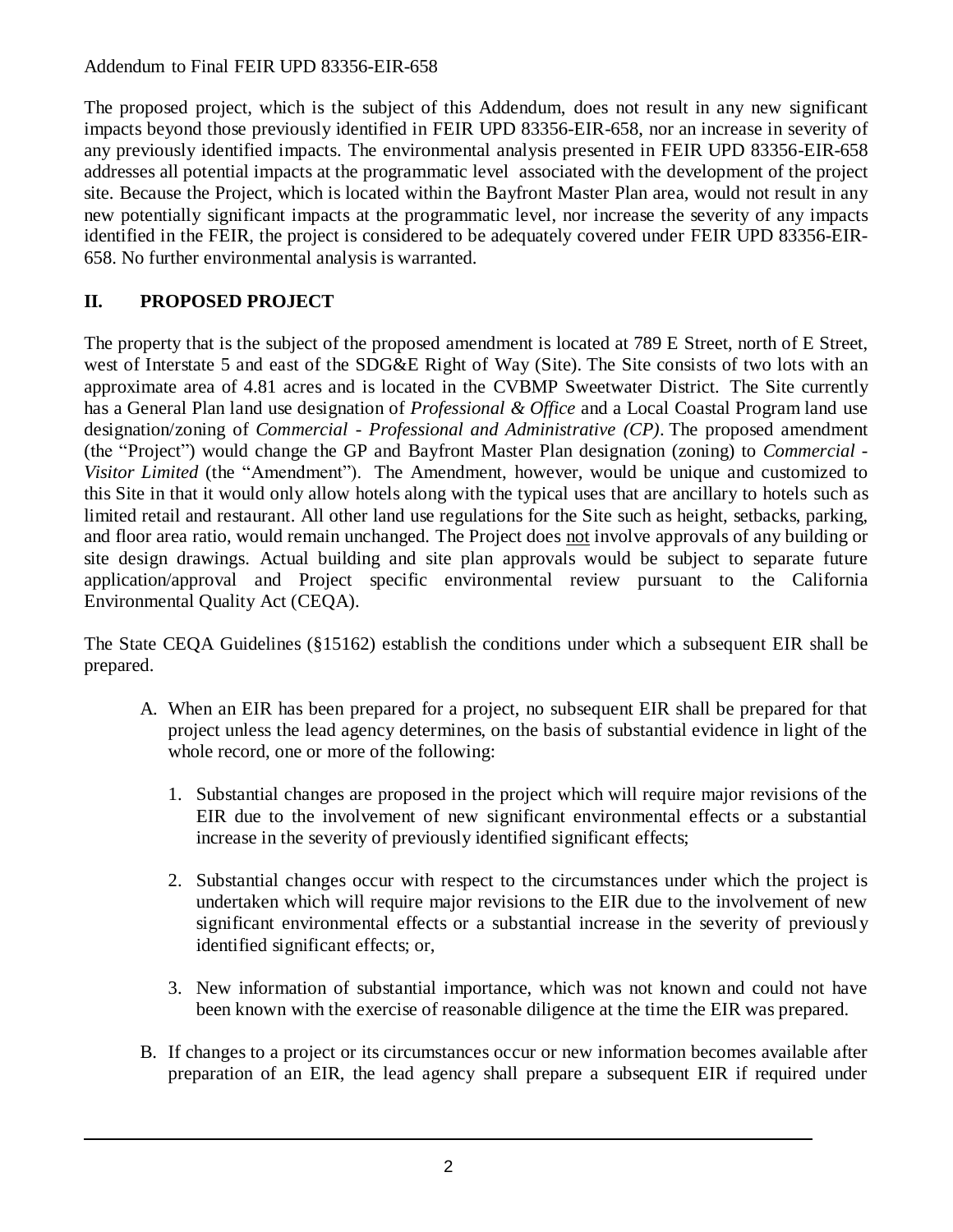Subsection A. Otherwise the lead agency shall determine whether to prepare a subsequent Negative Declaration, an addendum or no further documentation (Guidelines §15162).

Section 15164 of the State CEQA Guidelines provides that:

- A. The lead agency shall prepare an addendum to a previously certified EIR if some changes or additions are necessary but none of the conditions described in Section 15162 calling for preparation of a subsequent EIR have occurred.
- B. An addendum need not be circulated for public review but can be included in or attached to the final EIR.
- C. The decision-making body shall consider the addendum with the final EIR prior to making a decision on the project.
- D. A brief explanation of the decision not to prepare a subsequent EIR pursuant to Section 15162 should be included in an addendum to an EIR, the lead agency's required findings on the project, or elsewhere in the record. The explanation must be supported by substantial evidence.

This Addendum has been prepared pursuant to the requirements of Sections 15162 and 15164 of the State CEQA Guidelines. The proposed Project does not constitute a substantial change to the previously approved Bayfront Master Plan. The proposed Project would not result in any environmental effects that were not previously considered, nor would the changes increase the severity of any of the impacts identified in FEIR UPD 83356-EIR-658. There has been no material change in circumstances relative to the Bayfront Master Plan, and no new information of substantial importance has become available after the preparation of the FEIR. The mitigation measures identified in FEIR UPD 83356-EIR-658 would be equally applicable to the Bayfront Master Plan. Therefore, in accordance with Sections 15162 and 15164 of the State CEQA Guidelines, the City has prepared this Addendum to FEIR UPD 83356-EIR-658.

# **III. ANALYSIS**

Summarized below are issue areas potentially affected by the proposed Project. As the discussion outlined below indicates, however, the proposed Project does not result in any impacts beyond those identified in FEIR UPD 83356-EIR-658.

Technical studies have been prepared for the Project to identify any potential environmental impacts. No new significant impacts were identified in the technical studies regarding the proposed Project. The technical studies demonstrate and substantiate that the proposed Project does not result in any new significant impacts, nor increase in severity of any previously identified significant impacts.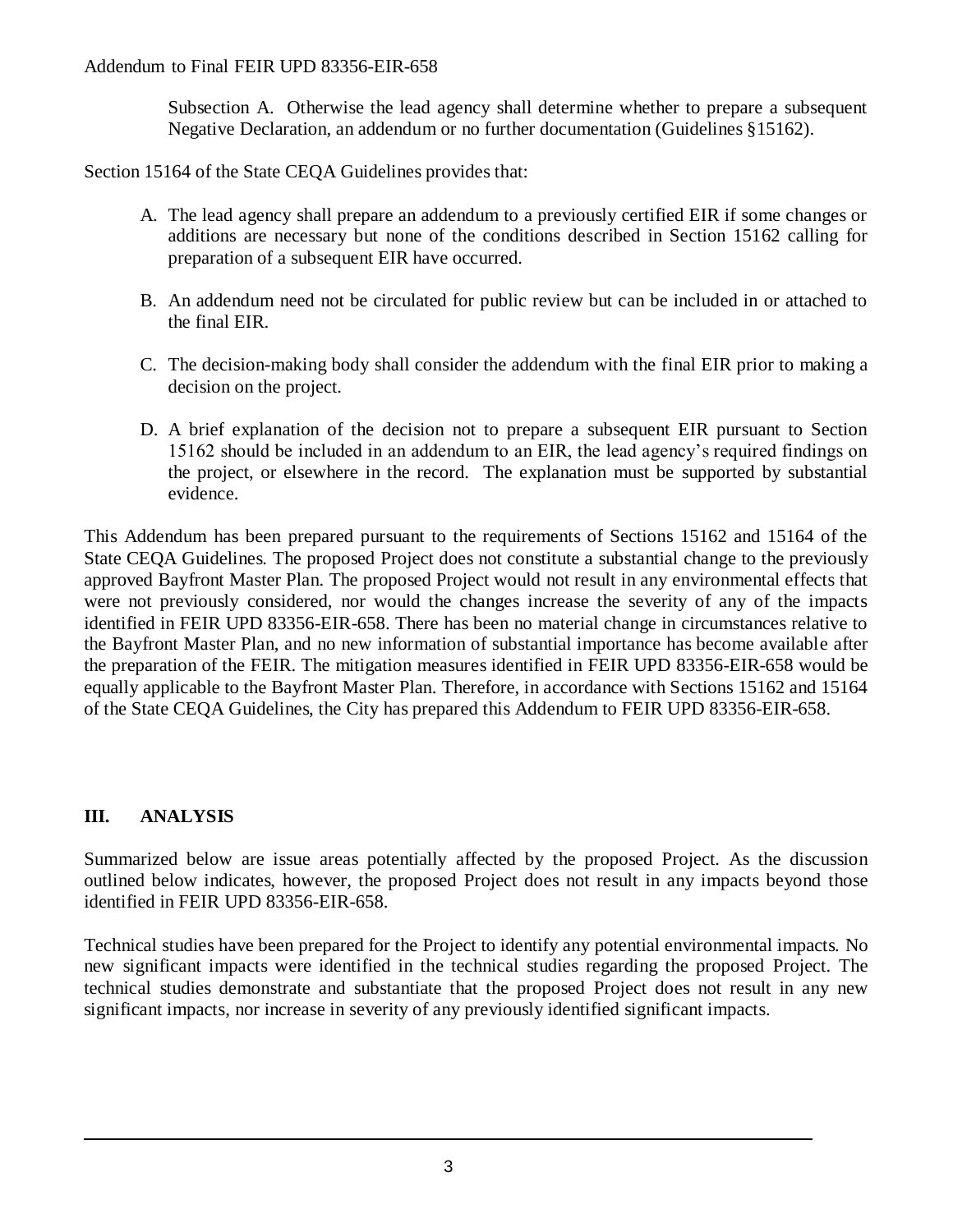#### Addendum to Final FEIR UPD 83356-EIR-658

### *Land Use Compatibility*

The proposed Project only involves the change in allowable land use from Commercial – Professional and Administrative (C-P) to Commercial – Visitor Limited (C-VL) (hotel only). The 44 foot height limit that is currently in effect for the Site will remain. An existing 100 foot-wide wildlife habitat buffer at the north of the Site would also remain. All other development requirements that are applicable to the Site would remain in place as previously adopted.

Existing land uses for properties surrounding the subject parcel vary from open space to commercial. Directly north of the 1-a parcel is the Sweetwater Marsh, which will be protected by the above mentioned required 100-foot "no touch" buffer provided onsite along the property's northern lot line. Contiguous land uses to the west are an abandoned segment of Bay Boulevard (E Street to D Street), an inactive rail line owned by the San Diego and Eastern Arizona Railway (MTS) and directly west of the rail line is a 150-foot wide utility transmission alignment owned and operated by San Diego Gas & Electric. Along the east perimeter of the Site is the Bayshore Bikeway trail that runs parallel to Interstate 5 (I-5). Approximately 415 feet from the eastern property line, on the east side of the I-5 are a mix of freeway commercial and multifamily residential uses. On the south side of the property is the current Living Coast Discovery Center parking lot, E Street, vacant land (between E St. and F St.) and the UTC Aerospace Systems (industrial) campus, located on the south side of F St.

The change in the allowable land use from professional office to hotel will not adversely affect any of the land uses noted above. Also, the adjacency requirements of the Multi Species Conservation Plan (MSCP) will apply to the Project (incorporated as mitigation measures in the Bayfront Master Plan FEIR), insuring that there are no adverse impacts from such project edge effects as lighting and noise.

### *Landform/Aesthetics:*

### *Visual Character*

Potentially significant impacts with respect to visual character would be avoided by requiring that the Project adhere to regulations and design policies of the Bayfront Master Plan, as well as conformance with the Mitigation Measures of FEIR UPD 83356-EIR-658. Bayfront Master Plan policies address bulk, massing, glare, and architectural character. The City of Chula Vista Design Guidelines are applicable to the Site, and future projects involving hotel construction would be reviewed by the Chula Vista Planning Commission for conformance with the Bayfront Master Plan and City Design Guidelines. Project massing, materials, colors, architectural styling, and lighting would be subject to design review and approval by the Chula Vista Planning Commission. The Project would be required to incorporate bird strike avoidance measures as outlined in the FEIR. No impacts beyond those identified in the FEIR would occur.

# *Light and Glare Effects*

As noted in the FEIR's, Summary of Environmental Analysis Results, the Bayfront Master Plan allows for substantial intensification of existing land uses by allowing taller building heights and more building massing. Potential light or glare impacts could affect surrounding sensitive wildlife areas and, therefore, appropriate mitigation measures were identified to reduce light and glare effects. The proposed Project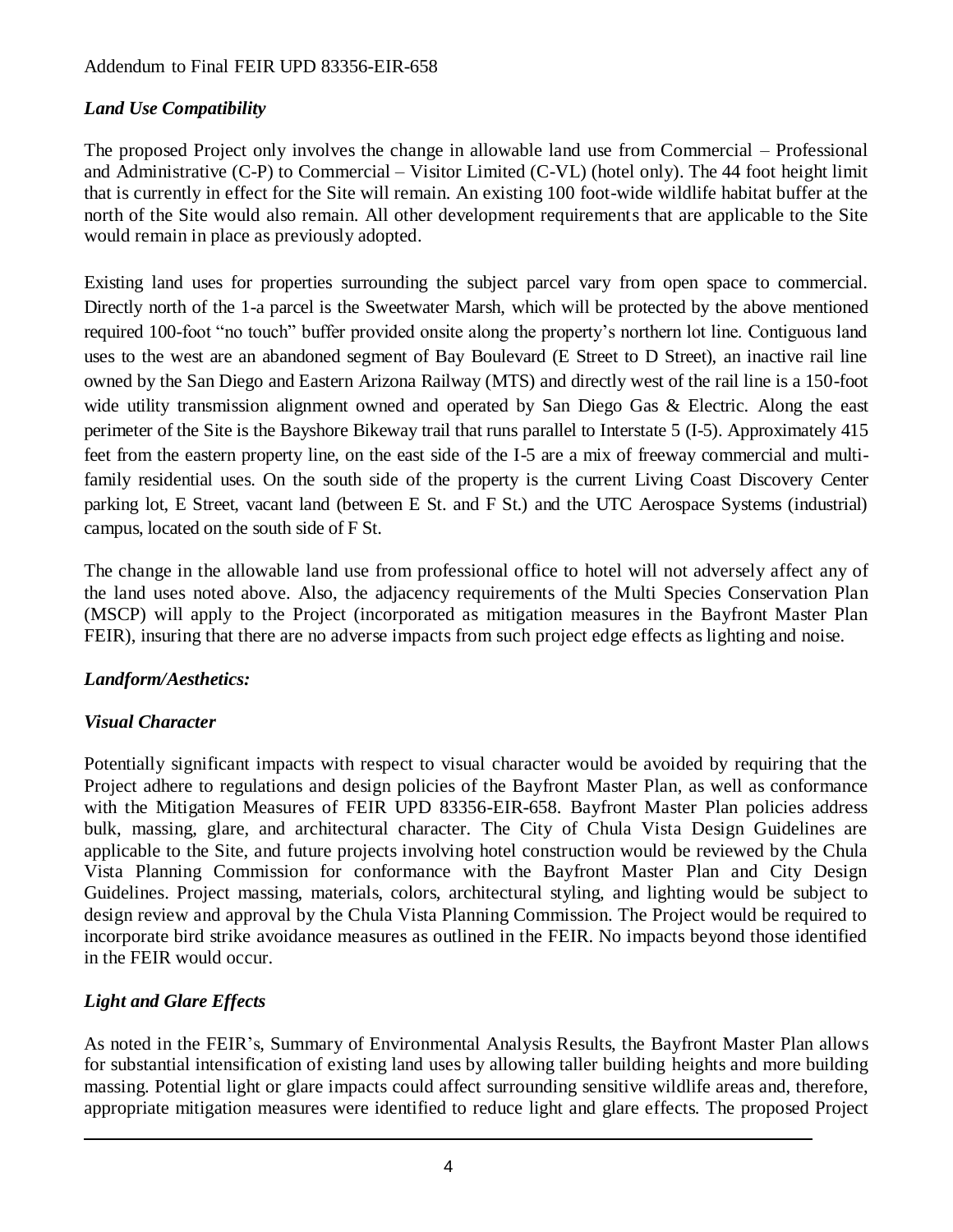#### Addendum to Final FEIR UPD 83356-EIR-658

is required to comply with mitigation measure 4.8-6 of FEIR UPD 83356-EIR-658 addressing lighting impacts. Therefore, no additional significant light and glare impacts would result from this Project.

# *Traffic/Circulation:*

A traffic study dated October 26, 2015 was prepared by a registered traffic engineer (Federhart) to assess the impact on traffic generation for the site as a result of the Project. All figures used in this analysis were derived from the 2010 CVBMP FEIR, Appendix 4.2.1 and SANDAG'S "Guide of Vehicular Traffic Generation Rates for the San Diego Region, 2002." For the purposes of this analysis, a business class, select service hotel development was considered based on the subject parcel size, maximum room count and the limitation of amenities, such as pools, personal services and onsite restaurants. It was also determined that comparison building programs would be equal based upon the CVBMP approved development envelope  $(140,000 \text{ sq. ft.}/44 \text{ ft. ht.}).$  $(140,000 \text{ sq. ft.}/44 \text{ ft. ht.}).$  $(140,000 \text{ sq. ft.}/44 \text{ ft. ht.}).$ 

The traffic analysis identified significant traffic related benefits along the E Street corridor from the proposed change in use over the existing office designation for the 1-a parcel. In particular, peak hour traffic impacts are reduced an average of 45% in the morning hours and 47% during evening periods. Overall, traffic generation for the proposed hotel use is 27% lower than the allowed office use. No significant traffic impacts beyond those identified in the Bayfront Master Plan FEIR would result from this Project.

## *Sewer and Water Demand*

A Sewer and Water Demand report was prepared by Dexter Wilson Engineering on December 21, 2015 to determine the level of change in forecast wastewater generation and potable water demand as a result of the proposed General Plan amendment and rezoning. The analysis considered the current projections for the utilities as stated in the CVBMP FEIR for a commercial office development. That projection data was compared to estimates for a proposed hotel contained in the same environmental document. The comparison assumed that both developments would observe existing buildout scenarios allowed in the CVBMP (120,000 s.f./44 ft.).

### *Wastewater*

Based on the analysis prepared by the consultant, the hotel use would result in a net reduction of 2,600 Gallons Per Day (GPD) when compared to the office use. As a result of the proposed land use change, Parcel 1-a will have a net benefit by reducing total wastewater flows and account for only 2.2% of the total projected flows for the entire Sweetwater District as projected in the 2008 Sewer Technical Study.

### *Water*

The consultant analyzed projected demand for potable water for the proposed land use changes and compared that demand to the projected impacts for an office use contained in the FEIR. Based on the review, the change in use will add approximately 9,250 GPD. The consultant analyzed the capacity of existing underground facilities (sewer/water) and those planned to adequately serve the Sweetwater District, which includes the subject site. This increase is will not result in the need for additional facilities beyond those identified in the FEIR. Based on that analysis, no changes to the planned